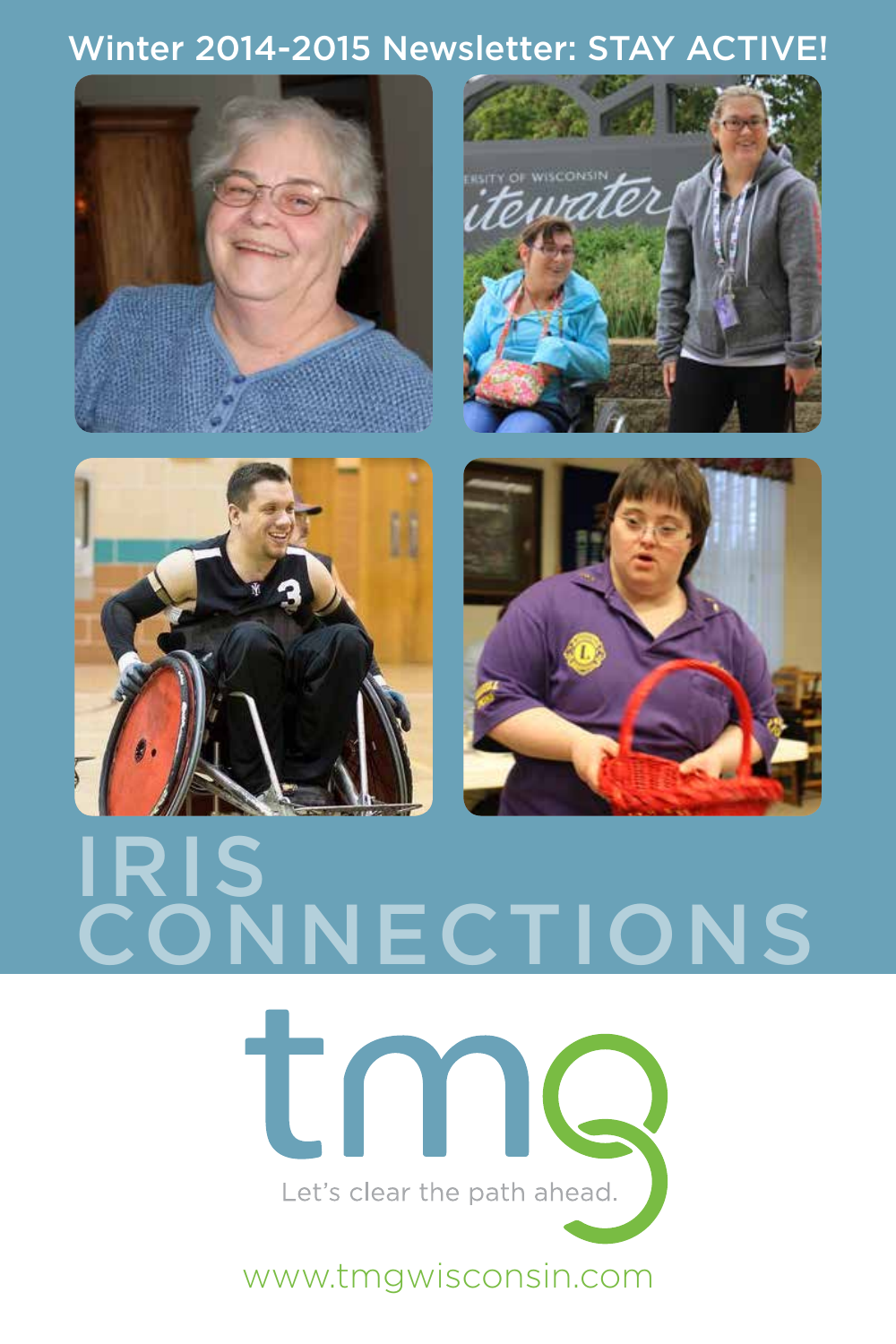### Stay Active!



Continuing to learn, embracing new activities and developing new skills and interests do great things for the body and mind. There are many ways to achieve this, even in the winter! Some people exercise their brain in school or their muscles at the gym. Others fill their days being social with friends and local clubs or organizations. Whatever activity they choose, they are building strong connections and sharing their passions with others.

This edition of IRIS Connections features stories of people who have found activities that fill their lives with joy and purpose. By drawing on your own passions and talents, you can find great ways to be active in your community and improve or maintain your physical and mental health.



#### TMG IRIS CONSULTANT JOHN MEZYDLO'S MESSAGE

Staying active after my spinal cord injury 10 years ago was a priority of mine. However, this didn't happen overnight. Before my injury I was going to college for business and playing baseball. When all of that stopped, I had no idea where and how my life was going to be. I received my inspiration to move forward with my life from family and friends.

I started slowly by continuing my education and getting my business degree. To further my independence, I got my driver's license. Then, I was introduced to the sport of wheelchair rugby. Besides the obvious health benefits from training and practices, I gain more strength every day from being around my peers who share a common interest - staying active! I realized quickly that I can accomplish anything. I can work, go to church, play rugby, get involved in charities, get married and have a family someday. The accomplishments I just listed may not be a goal for you. However, I challenge you to take that first step in getting involved in something you're passionate about.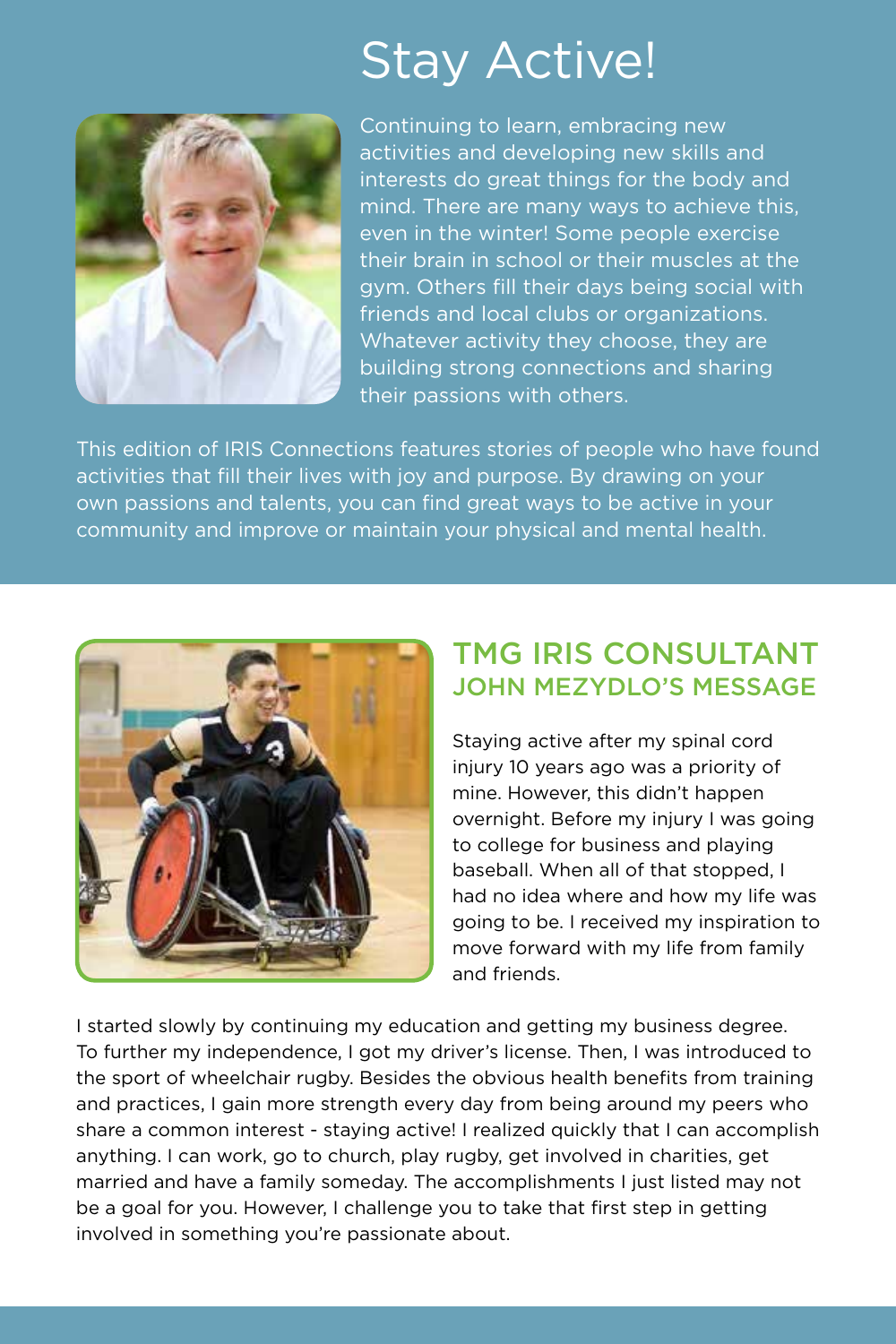### Kate Knott



Kate Knott is a social butterfly living in Merrill, Wisconsin. With her effortless outgoing personality, Kate has found that one of her passions is enjoying time with the people around her. Kate says, "I like to help in the community, because it makes it more fun when I give back." She stays socially active by using her experience and athletic background to stay involved with many sports teams and organizations.

Kate is a member of the Merrill Lions Club and serves as Lion Tamer for the club. She loves her responsibilities there and she is

Kate Knott

greatly valued by the members of the club. She shares, "They like my help, it makes a big difference that I help them." Her Lions Club meets every first and third Monday of the month at the Eagles Club building, and works through a large agenda of business items while enjoying social time and dinner. Kate likes planning events that help Merrill community members.

One of Kate's other big roles in the community is being team manager for the Merrill High School Girls Basketball Team. For the last 17 years, she has helped the team fight for conference and state championships. Kate says, "It's a fun and active group," and she continues to manage the team, "so I can get out of the house more, I go to practice every day, and when it's game time, I go with them on the bus." Her positive attitude is an inspiration to the whole team.

After her duties the Lion Tamer and basketball manager, Kate finds time to go to her local fitness center and help her friend coach water aerobics in addition to swimming on her own for fitness. She is also in three bowling leagues and holds a part-time job at the Weinbrenner Shoe Company. Kate reminds her friends and family that staying busy, exercising and eating healthy make a big difference in your daily life. Though staying active can be a lot of work, Kate feels proud to be counted on for so many things in her community.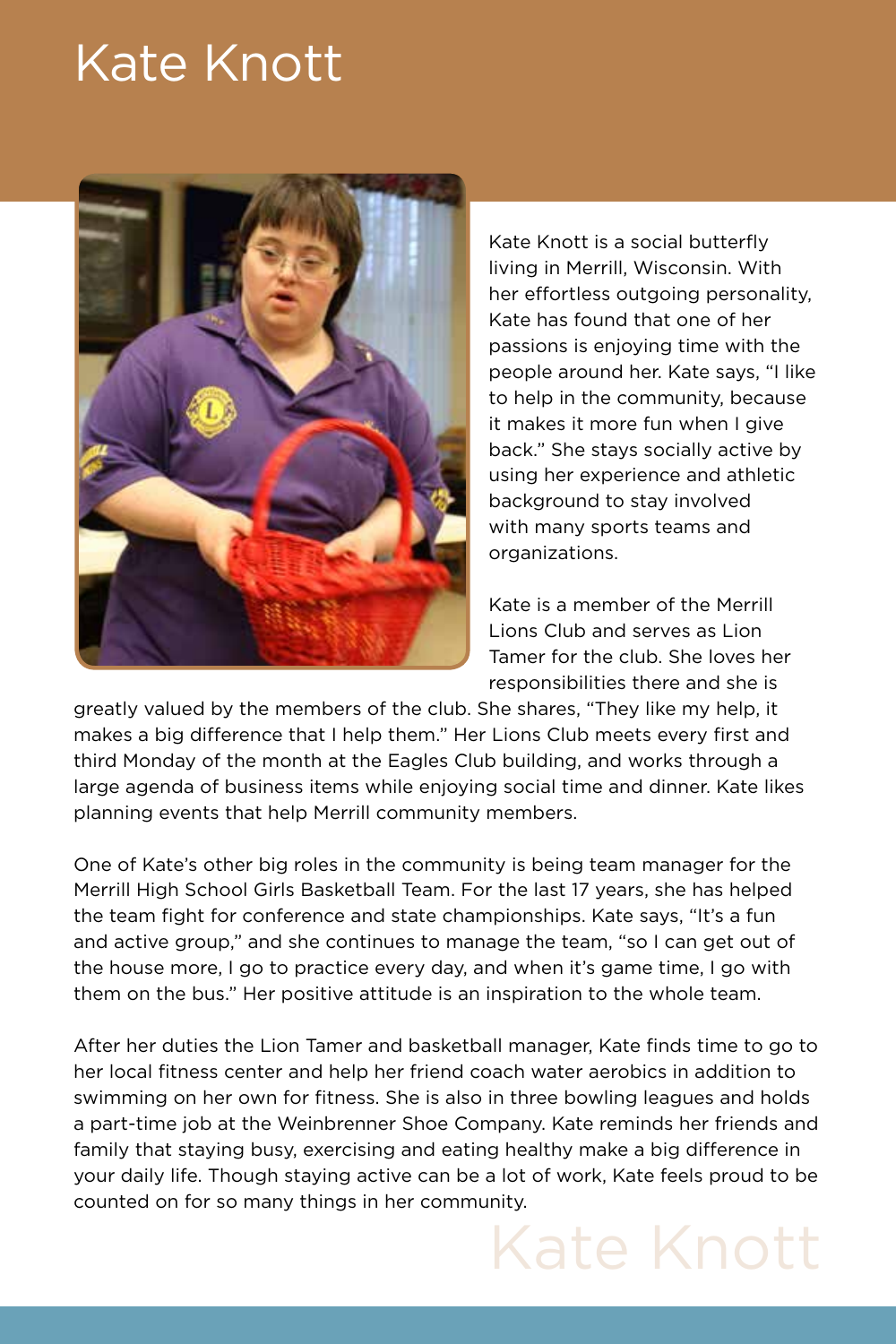### Elizabeth Fideler



My name is Elizabeth Fideler. I enjoy going to University of Wisconsin-Whitewater and what they have to offer, like accommodations for students with disabilities. They inspired me to spread my wings and fly and in a couple years I'm going to graduate with my degree in Communications and Public Relations. I've enjoyed meeting other students with disabilities but also students without disabilities. These experiences empower me to see what else is out there, which has given me a lot of confidence and independence.

I also enjoy doing things out of school like swimming, singing

and hanging out with friends. I especially love swimming because it makes me feel free; when I'm in the water, I don't have to worry about anything. I am part of the swim team (the J-Hawks) here at UW-Whitewater. My training with them is helping me get ready to hopefully be on Team USA for the Paralympics in 2016. This past summer I also have enjoyed running triathlons. I love the sport because you get to run, bike and swim all in one. Dare2tri has given me the confidence and tools to be able to compete in triathlons.

I enjoy trying new things and finding what's out there. I always tell people that even if you have a disability, don't let it hold you back. Anything is possible! You might have to find it and there are tons of things out there we can do, like everything everyone else is doing. For instance, I took a summer trip to Yellowstone with UW-Whitewater for a Biology class. I never thought I would be able to experience an opportunity like that. I met new friends and experienced a lot of things. I don't want my disability to hold me back, and never say never!

## Elizabeth Fideler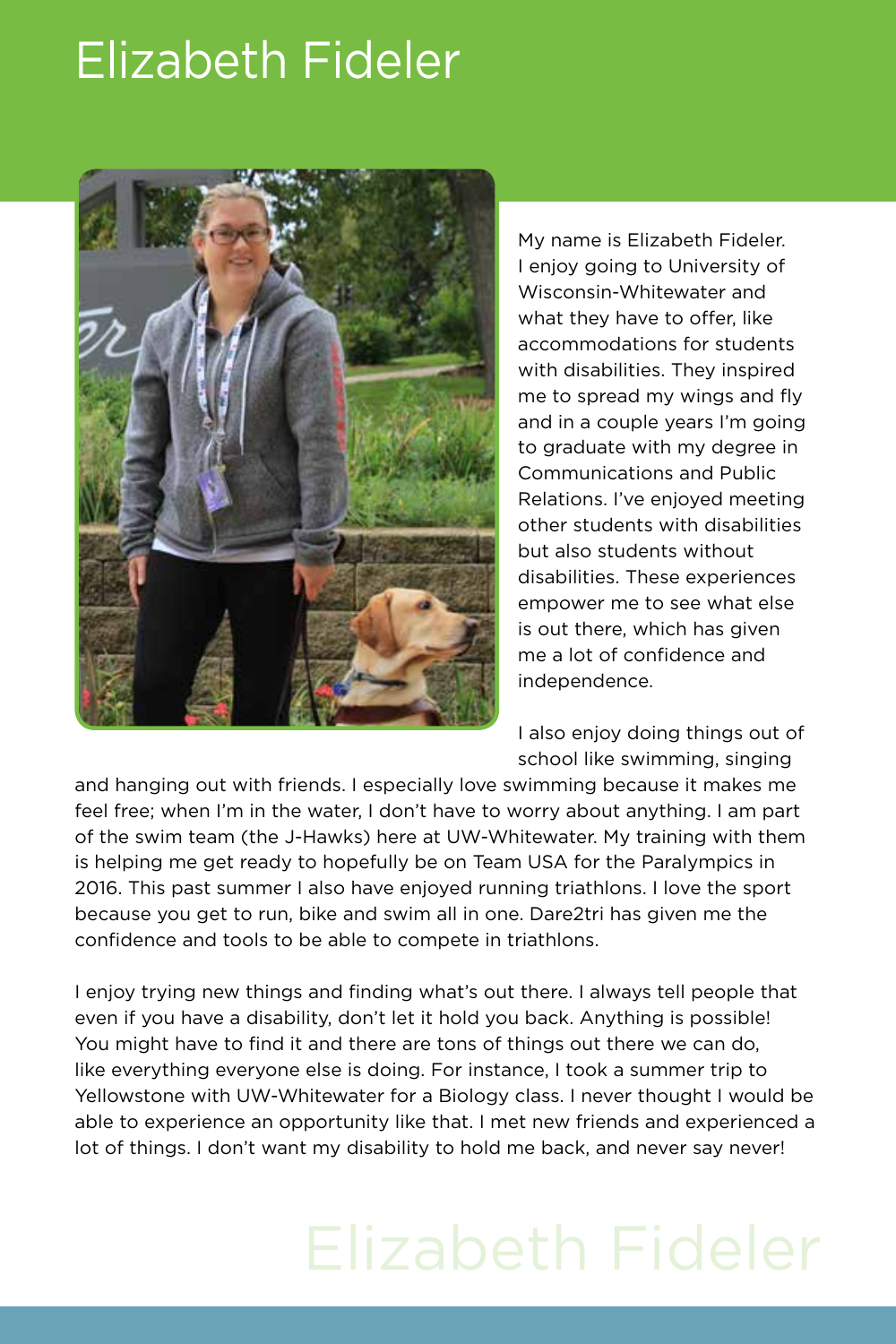### Emily Fideler

My name is Emily Fideler and I'm from Fontana, Wisconsin. I go to the University of Wisconsin-Whitewater and I think that higher education helps you later on in life. Going to college can help you find jobs and I want to show others that people with disabilities can go to college just like everybody else.

It's a challenge to go to college, but it's also a fun experience. You get to meet people and be active in the community. I like to play sports because I've gotten to meet a lot of my friends playing wheelchair basketball in Chicago. I always like to



smile on the court and I have made lifetime friends that way. For example, I still talk to one of my friends at school who got me into basketball. I also like to go to sports camp in summer because I like to go waterskiing, learning about different sports and just to be out of the house for a week!

## Emily Fideler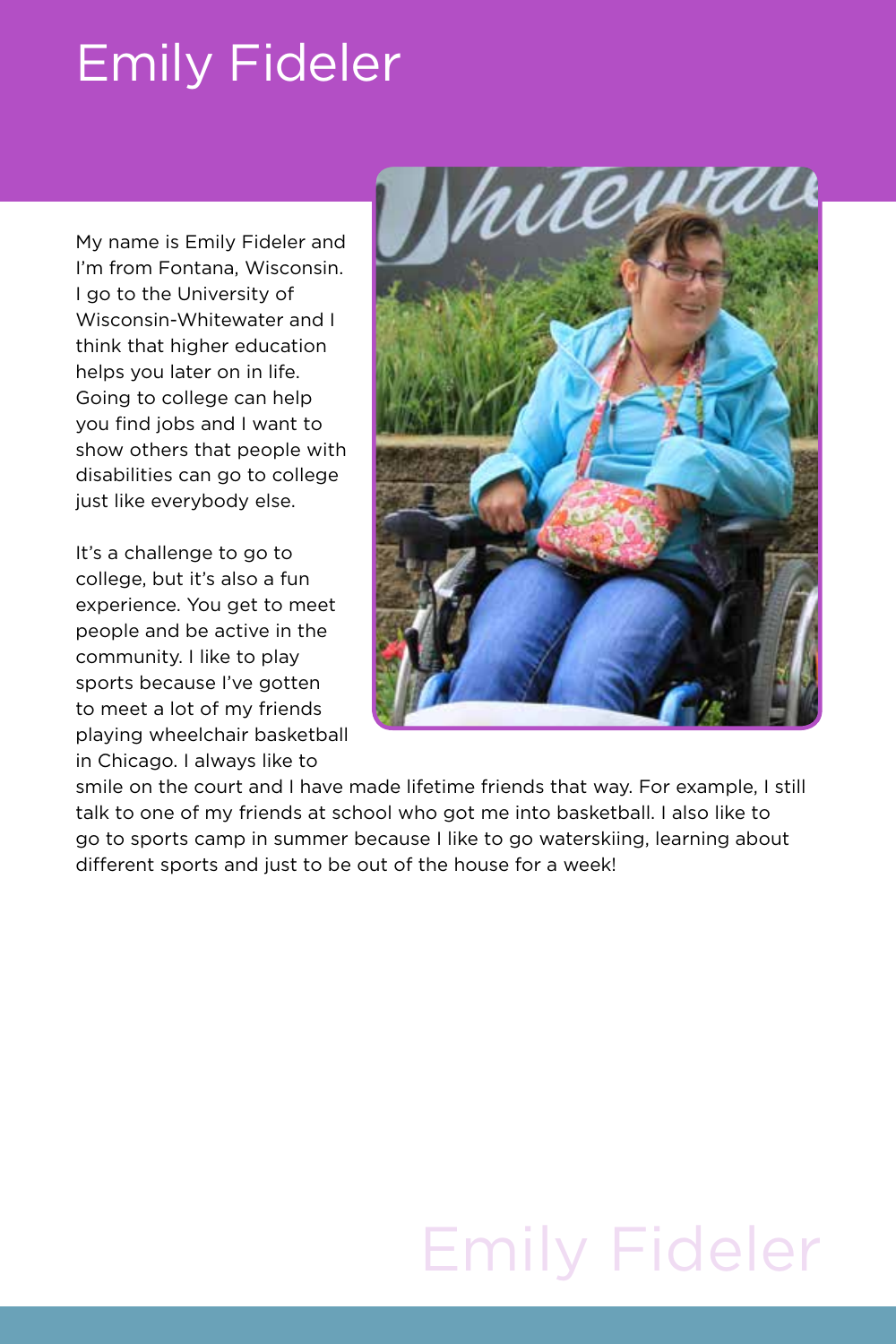### Barbara Buchanan



Barbara (Barb) Buchanan, a lively woman living in Muskego, Wisconsin, recommends staying busy this winter. She shares, "there are ways of giving back and being active even when you can't always get out." For example, Barb has been crafting, reading a number of books recommended to her and volunteering to set up meals in her apartment building.

Barb has always enjoyed crafting. Even though she doesn't have much spare cash, she has found a great way to knit for pleasure while also giving back to her local community. Barb started talking with a man who comes from a faith-based community center in town who collects items to donate to families in need. She shared with him her joy for knitting and chats regularly with him. He decided to help Barb continue to do something she loved. Barb shares, "He collected a whole bunch of yarn for me so I could knit hats, scarves and mittens so I can give them back to the church to give out!" She also completes old puzzles to see if all the pieces are there and donates them. Now Barb has a new friend, is staying busy and feels a sense of accomplishment after donating her knitted items to those who need them.

Barb is an avid reader. As a former member of more than one book club, she has read a large variety of books and gives great book recommendations. She's always sharing her love of books with others, even on a vacation she recently took with her family. Barb says, "I was hanging out at the pool and spoke with interesting people from around the world, and they recommended books to me!" She chats with others in her apartment about what she's reading all the time, even when she's bringing the meals around to people who receive them. Her volunteering gets her moving and allows her to share her sense of humor with others. She spreads cheer by bringing her neighbors not only their meals but also the desserts that they love. Barb started a system where she alternates the floor she starts passing meals out on, "so they don't fight over the pie!"

When Barb isn't out making people laugh, she's staying busy taking care of her dog and cat. Her infectious smile and great optimism keep her excited and ready for the activities she'll be a part of in the days to come. She admits that she takes a two-hour nap "that keeps me going" each afternoon to stay healthy and ready for the rest of her day. Barb's last piece of advice is, "We are all caring survivors, and we have all survived something. Care for yourself in the best way that you can. Your caring will help you in a positive way and then you can be caring to the world around you." Barb shows that you can have a positive impact on the community no matter what obstacles appear to be in your way.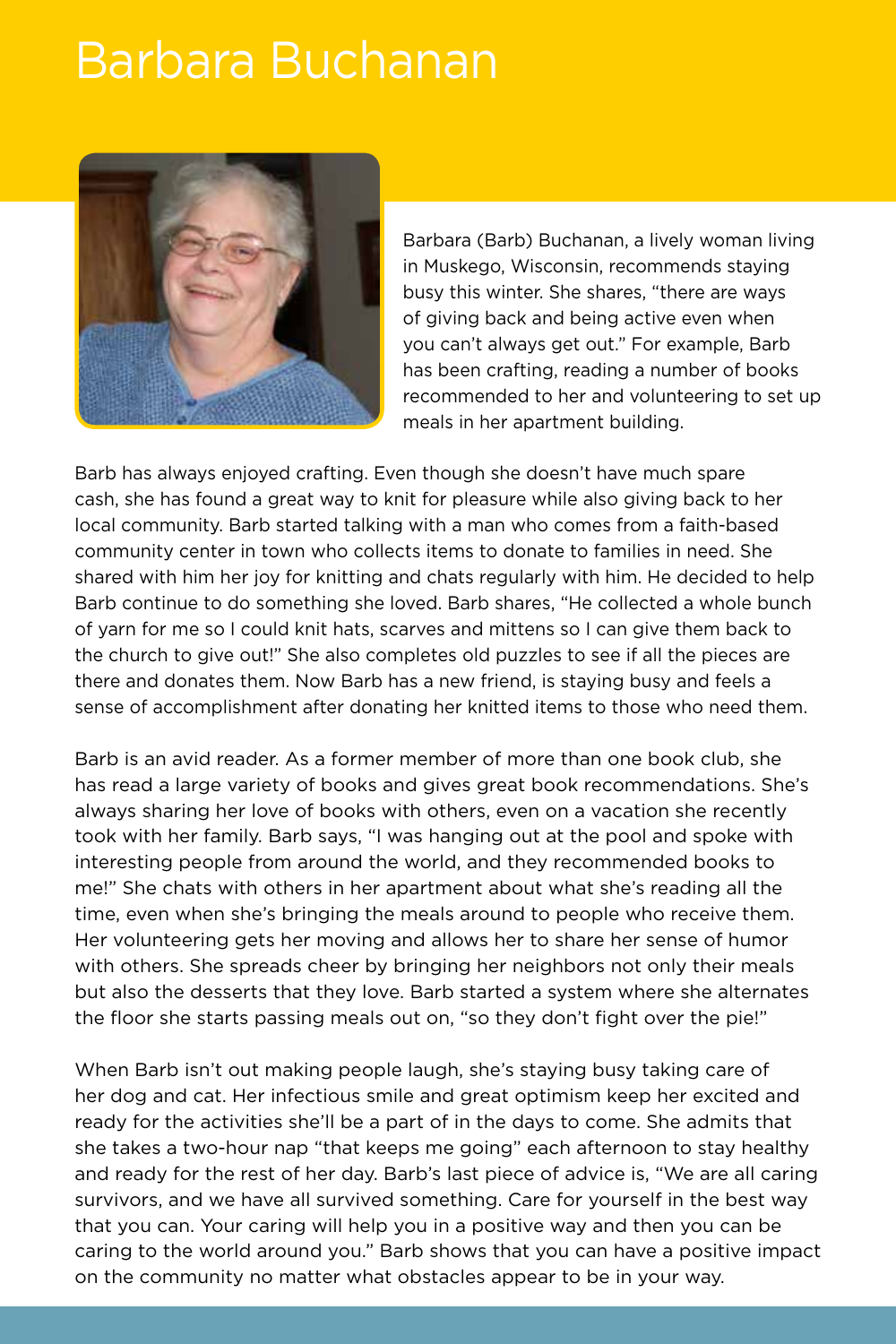### **Resources**



TimeBanks are a way for people to stay active with others through locallyorganized networks. They are based on the concept that every person can share a valuable skill with others. Everyone's skill holds the same value, whether it's teaching someone to play cribbage, making a pie or reading a book. Instead of using money, people in these networks exchange "TimeBank hours." Any interested person is welcome to join their local TimeBank. To learn more about TimeBanks, including whether there is one near you and how to start one, check out www.timebanks.org.

Your local Parks and Recreation department is a great resource that organizes teams and activities for everyone living in the community. Check your newspaper for a Parks and Recreation news column or check your mail for a newsletter. Your city's website should also have a phone number for the Parks and Recreation department that you could call for more information.

Meetup is a large website that gathers neighbors to learn, share or participate in activities about common interests. Groups are specialized by topic and by area so you can find groups within five miles of your town or city. Check out www.meetup.com today to get involved!



#### EVENTS

February 18 - 19, 2015 Wisconsin Transition Conference Kalahari Resort, Wisconsin Dells, WI

March 17, 2015 Disability Advocacy Day Monona Terrace and State Capitol, Madison, WI

April 8, 2015 6th Annual Youth Transition Conference University of Wisconsin-Stout, Menomonie, WI

April 9, 2015 Employment First Conference Kalahari Resort, Wisconsin Dells, WI